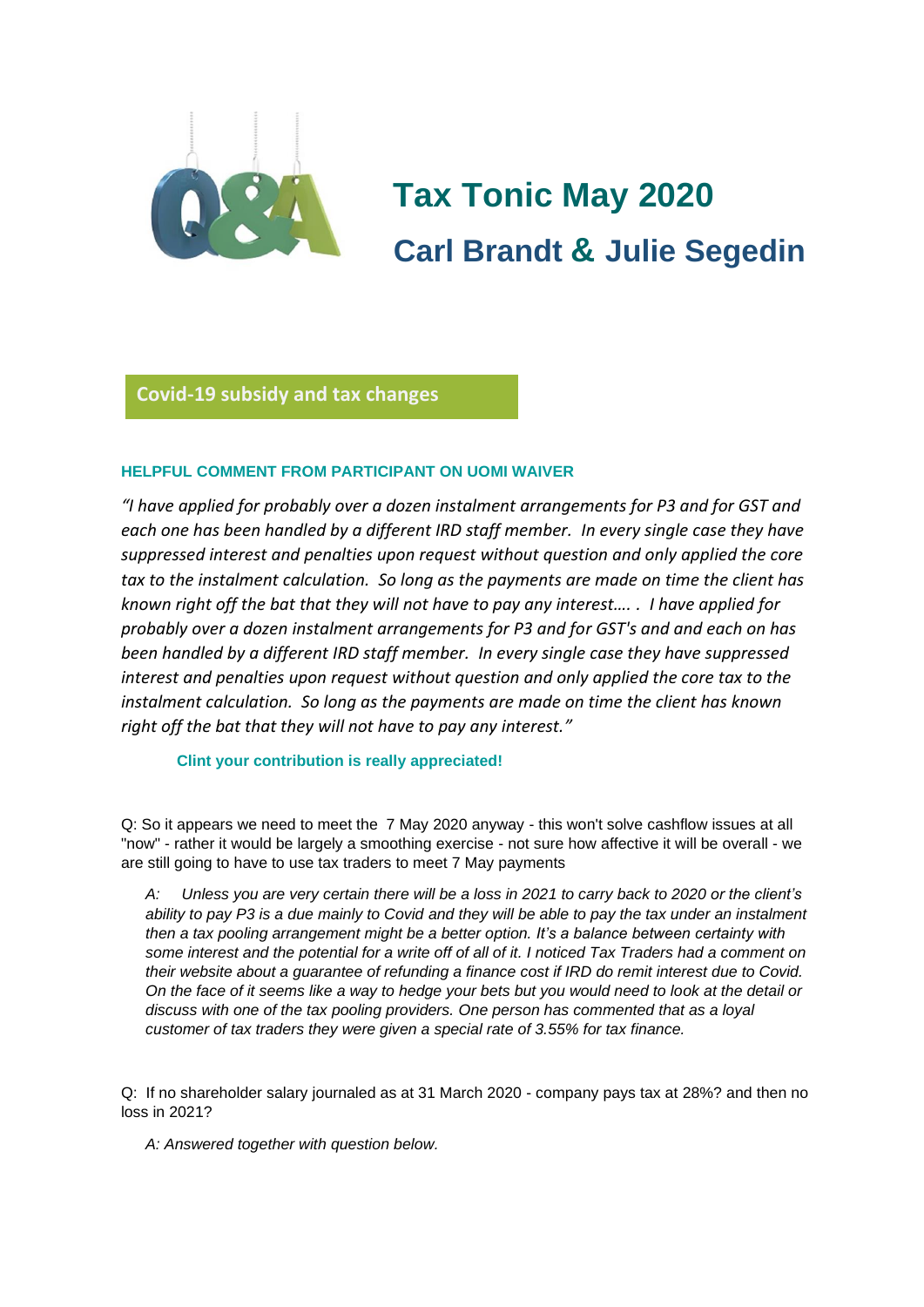Q: I guess we shouldn't file these returns for 2020 with shareholder salary issues until 2021 is reasonably estimated

*A: Yes, I think in cases you think there could be a potential loss carry back that would be wise. If there is no loss, paying tax at 28% while the shareholders were on lower rates would be tragic. You should probably look at the state of the current account too ie if it is overdrawn you need to factor the FBT cost in particularly if the shareholder is not tipping funds in to fund the future losses.*

Q: Companies that pass out full earnings via shareholder salaries often report a 0 profit, e.g. for 2019 and 2020. So how can the same company making a loss in 2021 carry this back?

*A: Unfortunately, in those circumstances no losses can be carried back. For small businesses this measure is, in my view, a bit of a lemon.*

Q: Can a 31 March 2020 loss be off set against March 2019 profit

*A: Yes, it can.*

Q: Loss carry back example shareholder salaries clearing out profit, 2019 with 2020 loss, you mention reversal, what about applying for an IRD reassessment for the 2019 year to bring in the 2020 loss?

*A: Without some legislative change the IRD would have to exercise their discretion under sec 113 of the Tax Administration Act to adjust the salary. They have a standard practice statement on this that states they will not alter a tax position where they have to use resources 'thinking' about it. In other words, it has to be a black and white type issue. Given they already have a statement on adjusting salaries retrospectively (which wouldn't allow this without amendment) and also given the comments I relayed that I received back from Policy I think it unlikely.*

Q: With regards to the depreciation allowed again on buildings. Even if depreciation was claimed before the rules changed can we choose not to depreciation now? I presume yes?

*A: Answered together with two question below.*

Q: Is the Depn on buildings Optional? Ie if using 15% concession can we continue that? Or is it deemed depreciation anyway?

*A: Answered together with question above and below.*

Q: Do you have to start depreciating Commercial Rental buildings? Or can you just continue to depreciate only the fit-out if the client feels more comfortable with that and doesn't want to face potentially large depreciation recovered at a later date?

*A: The 2% deduction on the 15% fitout breakout is no longer going to be available. You do not have to start depreciating a building purchased after 1 April 2011 but you should make an election not to. For buildings that were acquired and depreciated before 1 April 11 you should recommence depreciation. Under the rules as they stand an election not to depreciate can be made retrospectively if depreciation has never been claimed and would then apply from the date of acquisition.*

*There is nothing in the rules to prevent a change of method from year to year. This means you are not bound by what method was used historically. In the case of a change from the*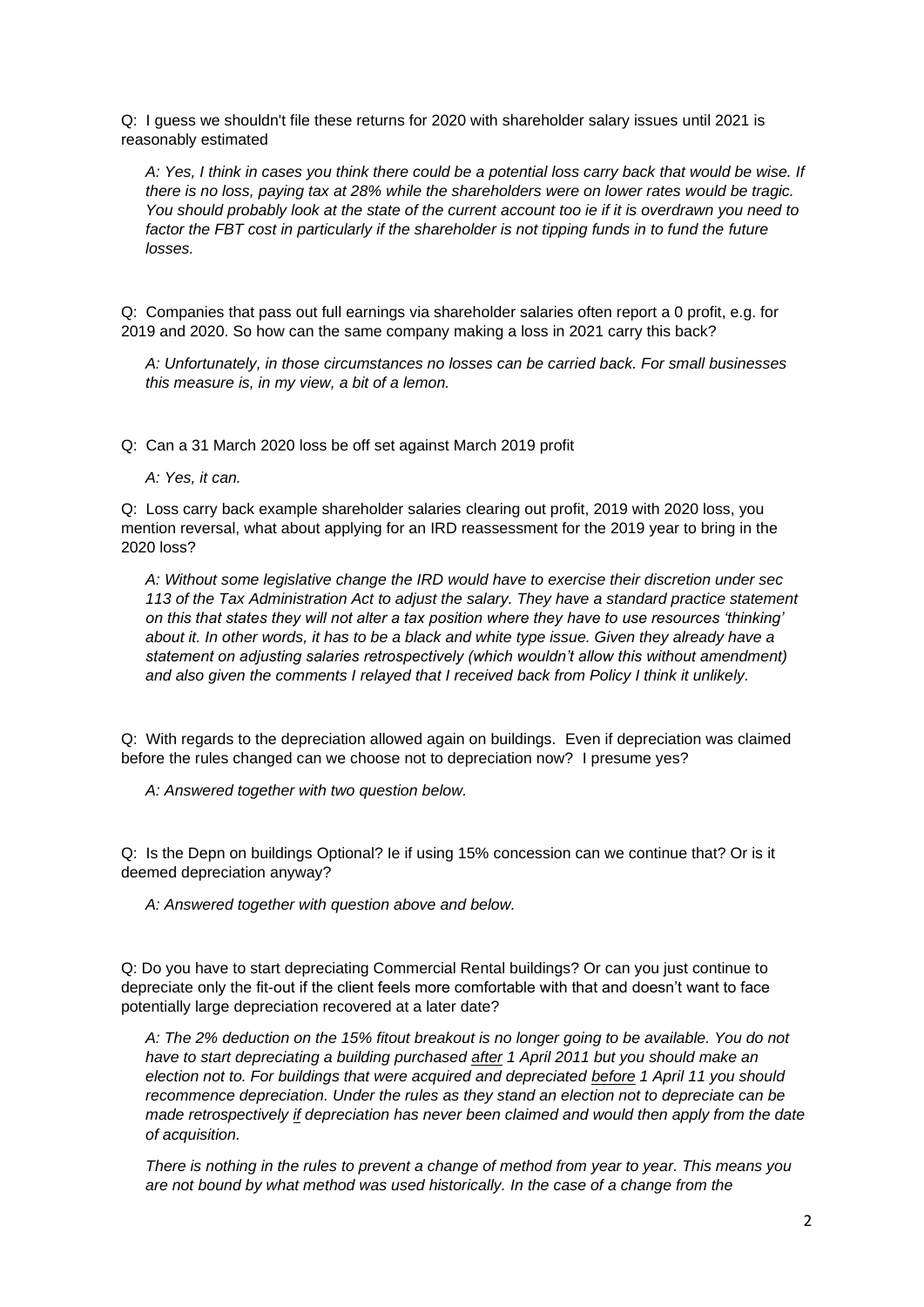*diminishing value (DV) method to the straight-line method, the depreciation loss would be calculated on the basis of the adjusted tax value of the property at the time of change so if the DV method was used originally a change now to SL would mean starting with the adjusted tax value not the cost .* 

Q: Along with Loss Continuity - will Imputation continuity change also?

*A: Good point raised here. There has been no comment on this at this stage which suggests there won't be any changes. A bit limiting as even though companies have current year losses, they could still have ICs from prior year profits that have not be distributed.* 

Q: Regarding the asset write-off I am coding these to assets and then have a separate depreciation expense code and depreciate them at 100%. This way the asset is still recorded on the asset schedule.

*A: That is a good way of tracking them as in the event of the business closing or selling the disposal of these assets may result in a clawback of their market value as taxable income. Remembering the onus of proof for tax positions is on the taxpayer and by doing this you have a record of what happened to the assets written off eg if they were scrapped.*

Q: Employees get paid weekly. Can you spread the subsidy starting for the very next payday for the employee, then every subsequent week? E.g. Subsidy received 23/3, payday is 25/3, so apportion weekly from 25/3 for 12 weeks.

*A: Given the IRD seem to think the subsidy is actually connected to a particular wage payment (as opposed to my view of spreading on a daily basis - the same as self-employed - along with actually passing it along as 'wages' over the 12 weeks) I don't think they would have a problem with this. Also, unless there are a quite a few employees (say > 30), the amount would be relatively small and it is only timing.*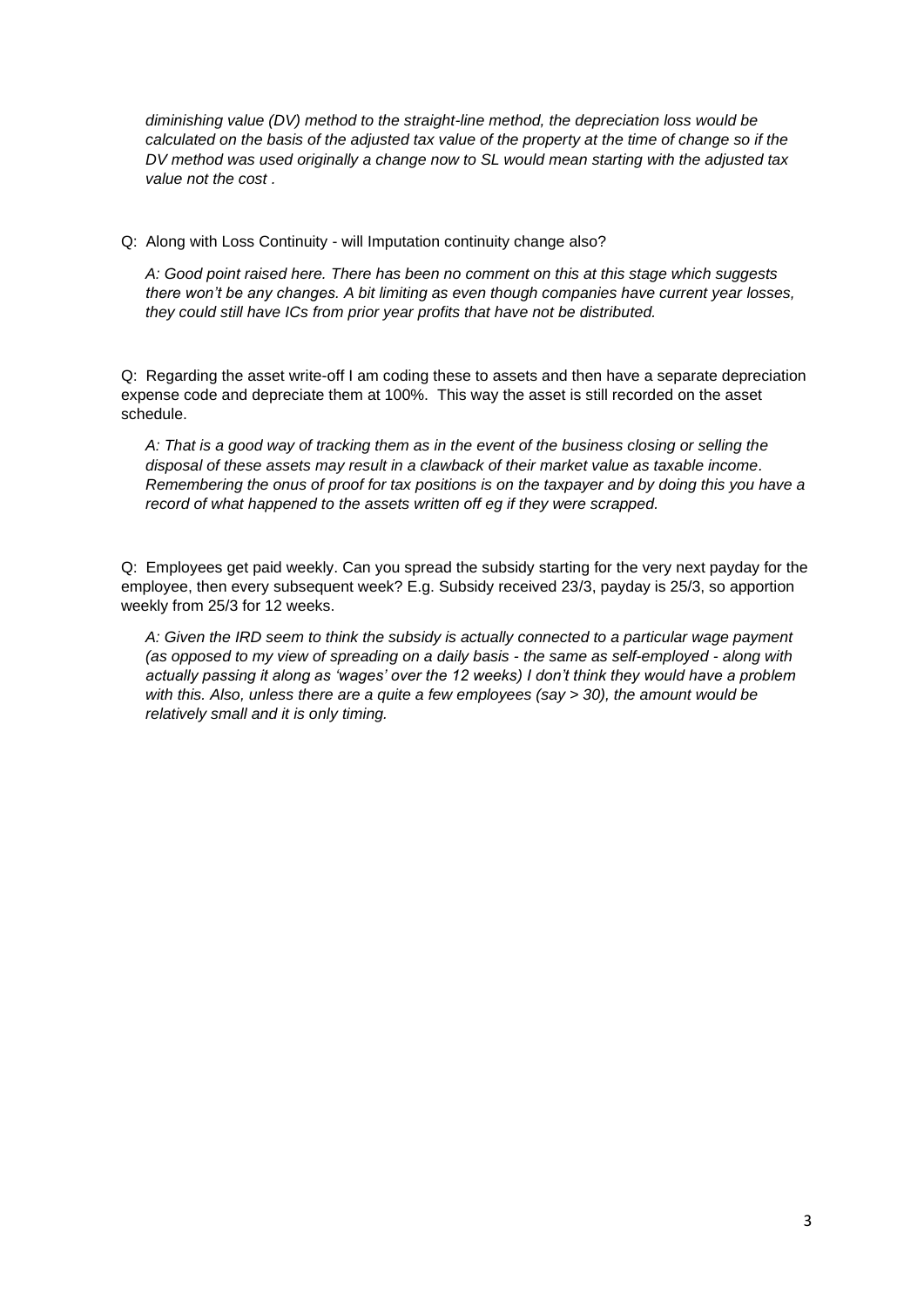Q: Whether businesses have to pay back a portion of the wage subsidy if they have started operating again prior to the end of the 12 weeks.

*A: Answered with question below.*

Q: With regards to the Covid-19 Wage Subsidy, what if the full 12 weeks subsidy is not used, I presume the part not used needs paying back? Turnover down for the period that the employee is in self-isolation and lockdown but returns to work after 5 or 6 weeks and turnover rises again at that point. Turnover could be down again in 2 or 3 months' time.

*A: The subsidy that is not used for a particular staff member can be used for another staff member but it does cover a 12 week period. If must be spent on wages. If the business does return to normal after 6 weeks then the subsidy wont have to be paid back so long as all the criteria are met as follows from workandincome.govt.nz website as follows*

*"…meet the eligibility criteria for the subsidy:*

- *your business is registered and operating in New Zealand; and*
- *the employees named in your application are legally employed in New Zealand; and*
- *your business has experienced a minimum 30% decline in actual or predicted revenue:*
	- o *over the period of any month from January 2020 through to the end of this scheme when compared to the same month last year, or a reasonably equivalent month for any business operating less than a year; and*
	- o *that loss is attributable to the COVID-19 outbreak; and*
- *your business has taken active steps to mitigate the impact of COVID-19 on their business activities (such as engaged with your bank, Chamber of Commerce, industry association or the Regional Business Partner programme); and*
- *you agree you will, using best endeavours, retain the employees named in your application in employment on at least 80 percent of their regular income for the period of the subsidy.*

**Tony & Karen thanks for your contributions, really appreciated!**

Q: For shareholder employees receiving the wage subsidy, does a paye salary need to be processed for the amount of the subsidy?

*A: No, it can be a shareholder salary at year end.*

Q: To clarify re the wages subsidy received by a company for a sole shareholder employee where only annual non- PAYE salary is paid. The income to the Company is non-taxable and the "salary" paid to the Shareholder is non-deductible in the company but taxable in the hands of the shareholder. Is it best then to show the subsidy in the P & L as non-taxable income and the "salary" as non-deductible exps. Then in the Shareholder Current account and individual tax returns show two separate credits as Salaries, one as the Subsidy amount and the other as the normal annual salary?

*A: There are no instructions from IRD on this currently. In my view it is better to have the wages expense matching the IRD figure but this is because I am 'old school' when IRD audits focused on matching the IR 68 total with wages expense. This will be more of an issue for 2021. We will report back if there are any further IRD instructions on how they want this disclosed.*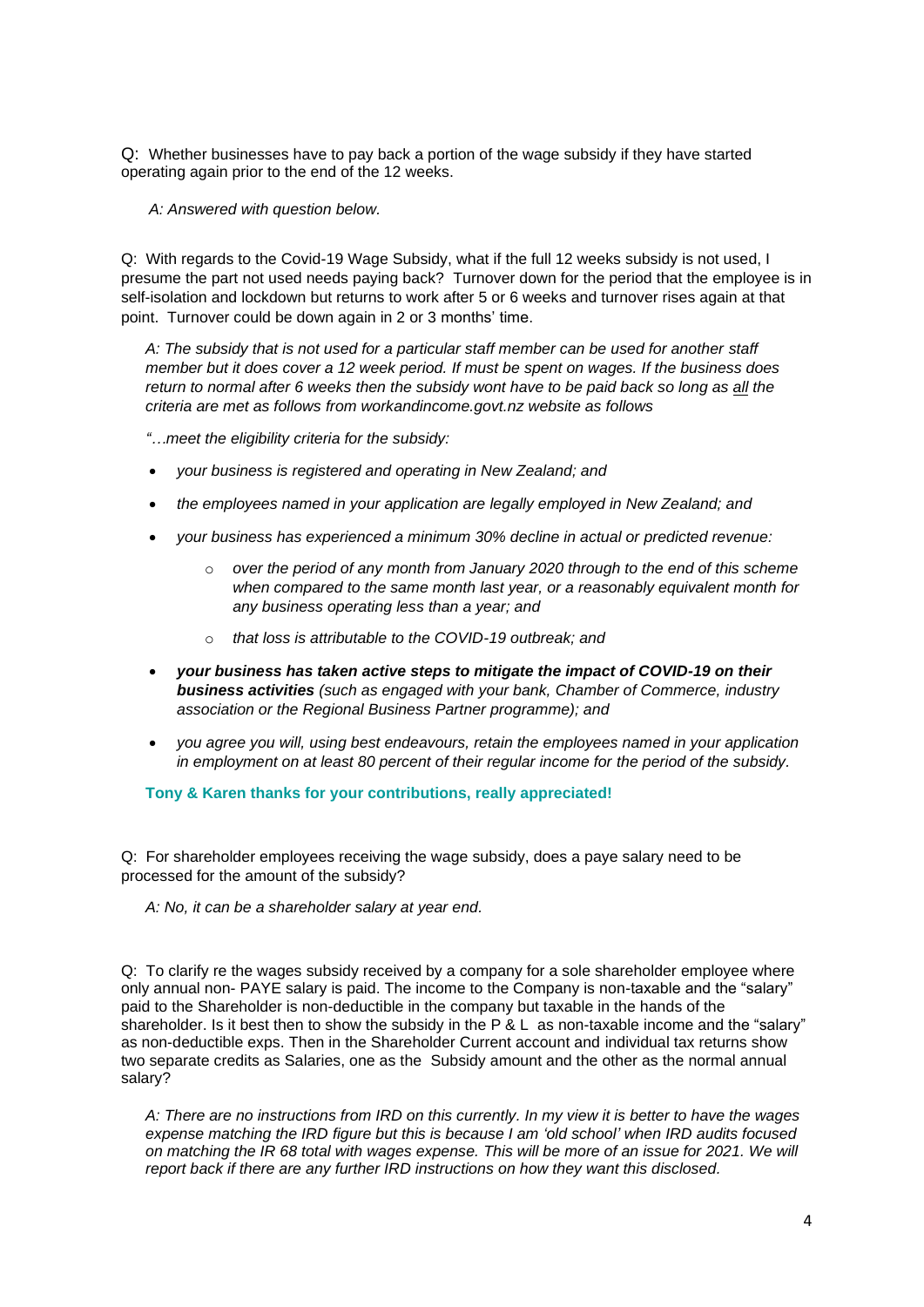Q: I have worked form home for several years and run my business form home - can I pay myself the \$20 tax free allowance?

*A: I think you are referring to the \$5 a week de minimis for use of telecommunication devices and \$15 de minimis for other working from home costs reimbursed by the employer specifically for Covid lockdown covered in new determination EE 002. Below is the link for the statement on this. Note there is also provision for a tax-free reimbursement relating to furniture costs that are exclusively for business incurred by employees encompassing a safe harbour option in addition to an actual reimbursement.* 

[https://www.classic.ird.govt.nz/resources/e/6/e6484c74-13bc-4c43-a98b-9f0019926563/det](https://www.classic.ird.govt.nz/resources/e/6/e6484c74-13bc-4c43-a98b-9f0019926563/det-ee002-working-from-home-allowances.pdf)[ee002-working-from-home-allowances.pdf](https://www.classic.ird.govt.nz/resources/e/6/e6484c74-13bc-4c43-a98b-9f0019926563/det-ee002-working-from-home-allowances.pdf)

*In your case I would have thought you were already claiming a portion of power, use of internet etc as reimbursement. This would not apply to you as it is specifically a Covid initiative.*

Q: Re the employee reimbursement for internet up to 75%, does that mean you could technically claim more for Use of Home for shareholders if they usually have an office outside the home normally? Just for this period (COVID) obviously.

*A: Yes, as I would argue that if a person is working full time from home the principal use of the internet etc is work related. (Exception – children who a gamers!)*

- Q: Partners in partnership just enter wages subsidy in other income in their personal tax returns?
	- *A: Yes, and it won't be subject to ACC premium or count as income for cover on a future claim.*

# **COVID-19 income equalisation assistance for the primary sector, 30 April 2020**

On 29 April 2020, Inland Revenue announced that measures are being taken to assist farmers, fishers and growers whose current or future income will be significantly affected by the impacts of COVID-19. Inland Revenue is aware that the primary sector is now feeling the impacts of COVID-19. In particular, it has caused financial issues for farmers, fishers and growers.

#### **Deposits**

Inland Revenue is able to accept late deposits to the income equalisation scheme. For farmers, fishers and growers, whose current or future income will be significantly affected by the impacts of COVID-19, Inland Revenue will allow a class of late deposit cases for the 2019 tax year up to 30 June 2020, regardless of when the 2019 return is filed or what the due date is for filing the return. The quantum of the deposit is limited to the net income from agricultural activities for the 2018/19 income tax year.

An affected farmer, fisher or grower must first register for the income equalisation scheme. This can be done in myIR. Once this is done, the late deposit to the Income Equalisation account may be made via myIR. The deposit should be received by Inland Revenue by 30 June 2020.

#### **Refunds**

Farmers, fishers or growers materially affected by COVID-19 will be permitted to make early refunds.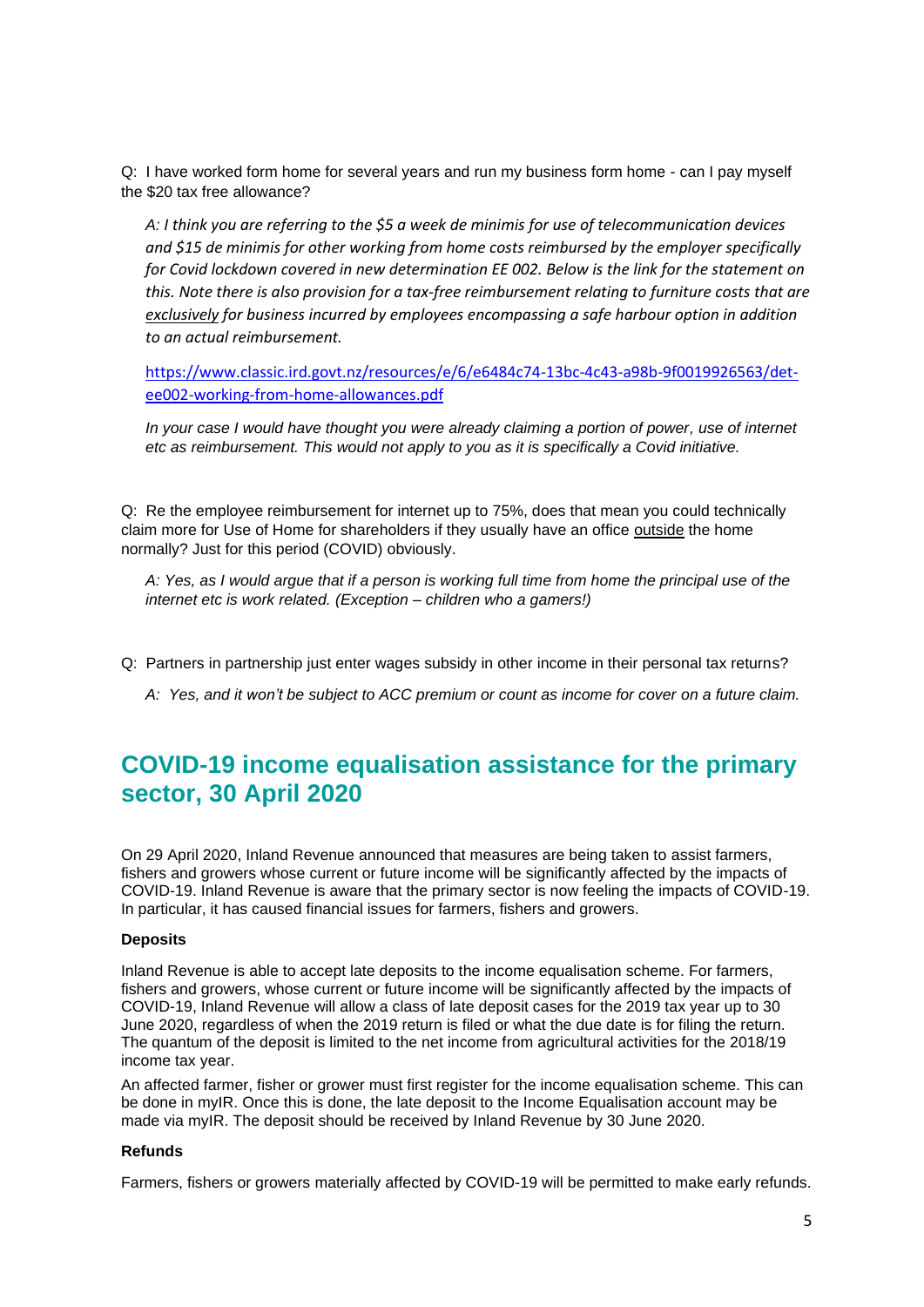In this case, materially affected means that the farmer, fisher or grower is in financial difficulty by the incurring of significant additional expenditure or through a significant decrease in revenue as a result of the impacts of COVID-19. All applications for an early refund can be made via myIR and will take approximately 20 days to process.

Generally, the refund will be income in the year that the application is made. However, there is an exception where the application for refund is made in either the specified period, or where, in a case or a class of cases, a longer period is allowed by the Commissioner.

A person can choose in the application that the refund is to be income in the income tax year to which the specified period of the longer period relates. More information is available in Inland Revenue's Standard Practice Statement [19/03:](http://prod.resource.wkasiapacific.com/resource/scion/citation/pit/io3110743sl1046775697/NTXTNEWS_HANDLE?cfu=WKAP&cpid=WKAP-TAL-IC&uAppCtx=RWI) "Income equalisation deposits and refunds".

## **Trust distributions & debt forgiveness**

Q: With inter Trust loans as discussed. Where one trust which is the income generating trust lends money to another trust to purchase the homes for the beneficiaries (no income earning). How to you eliminate those loans? Is it better to make capital distributions from the 1st Trust to the beneficiaries/settlors and then they on lend the funds to the 2nd Trust? It just seems otherwise those and will always sit there until such time the Trusts are wound up.

- *A: Yes, that is an option but it would be case by case depending on what else is in the trusts etc.*
- Q: How do you know what method was used in the past...beyond 7 years there is a lack of records.

*A: You have raised a very good point. Firstly, in some cases debts were not forgiven they were paid in 'cash' and then that amount gifted to the trust. The clawback does not apply to this situation as this is not a "forgiveness of debt". In terms of records whenever a debt has been forgiven to a trust for natural love and affection records of this must kept for the duration of the trust in accordance with sec 22B of the Tax Administration Act 1994 as follows:*

#### **22B FURTHER RECORDS REQUIRED**

#### **22B(1) [Retention of records by trustee]**

A trustee to whom either section [EW 44](javascript:void(0)) or [EZ 39](javascript:void(0)) of the Income Tax Act 2007 [applies](javascript:void(0)) must keep, in English or te reo [Maori,](javascript:void(0)) [records](javascript:void(0)) of—

- (a) the amounts of debt forgiven by creditors; and
- (b) amounts distributed to the trust's [beneficiaries.](javascript:void(0))

#### **22B(2) [Safe custody]**

A trustee required to retain [records](javascript:void(0)) must—

- (a) take all reasonable precautions for the safe custody of those [records;](javascript:void(0)) and
- (b) retain those [records](javascript:void(0)) for as long as the trust exists.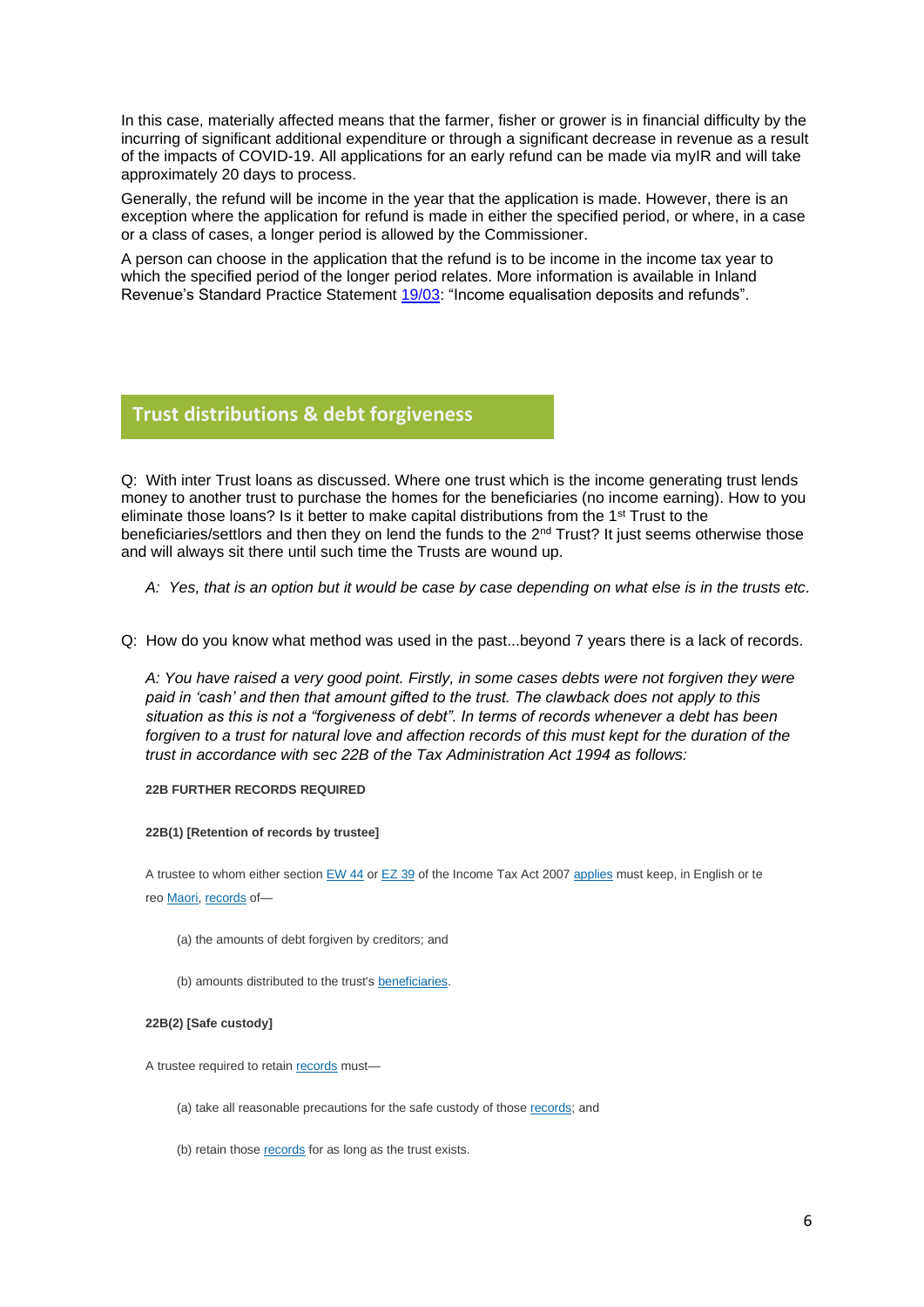## **Holding costs on private land now taxed**

Q: Holding costs on private land - I would have thought painting could be deducted as it contributed **glorio** to the capital gain.

Q: The repainting of \$9000 would have also resulted in the gain on sale of asset? she was only there for 25 days

*A: There is a possible argument, although not as strong as the Pacific Rendezvous argument we promoted for the interest. The opposing argument is that the painting was done solely for her private enjoyment as a holiday home, regardless of the days she spent there. It wasn't done for any other purpose or use, and because it was not a capital improvement it doesn't add to the cost of land and building. And it is doubtful that the repainting contributes to an increased capital gain.*

*So, while there is "an" argument, I tend to rate it less than 50/50 !!*

Q: Who is going to keep 110% accurate records of the use of a holiday home (say) when one doesn't know in advance that the bright-line test will need to be applied?

*A: Yes, good point. Especially for improvements like a new deck where the invoices may not be kept. I agree 5 years can be a long time to keep things for private assets where there is no expectation of having a bright-line profit.*

*Even if there were no invoices or records kept (say for the new deck) I would still argue that a deduction should be claimed for a reasonable estimate of the cost to build.*

## **FBT exemption on cars during Covid-19**

Q: Why would you include Saturday and Sunday in the calculations if they don't work weekends? **glorio**

*A: The concept of "availability" includes weekends unless there is an express prohibition on the use of the vehicle (in writing) made by the employer to employee. And also provided the employee has another car for their private use.*

# **Trust-owned property and rental**

Q: Can beneficiary be reimbursed for expenses by journal? **glorio**

*A: Most definitely and that would be the norm ie debit expense credit beneficiary account. So very unlikely it will not be reimbursed which is further evidence that while these statements are a good reminder to make sure "I's" are dotted and "t's" crossed they are a little on the 'alarmist' side!*